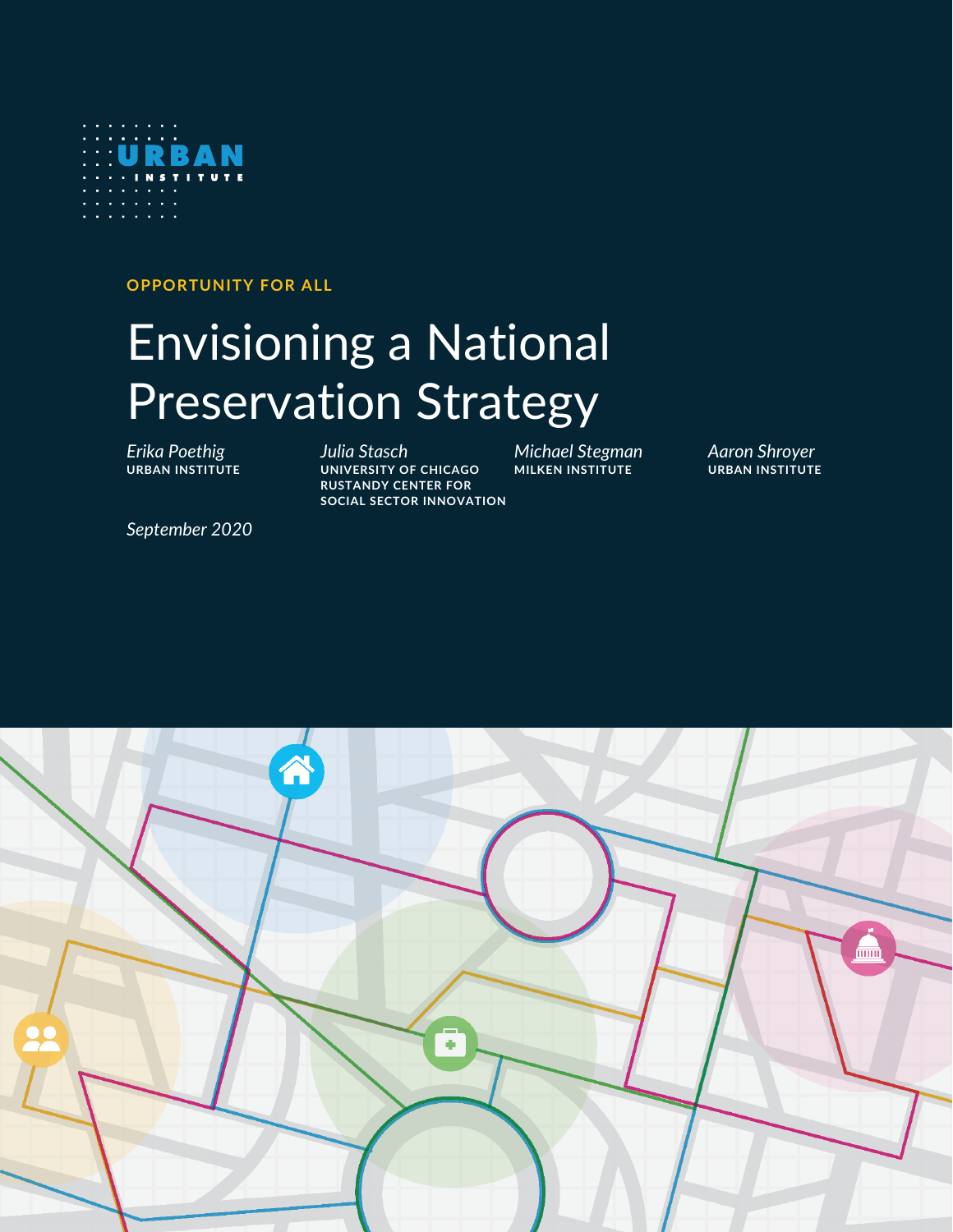The **Opportunity for All** project is based on a simple premise: every family should live in a neighborhood that supports their well-being and their children's ability to thrive. But today, too many families, particularly families of color, live in neighborhoods that have suffered from decades of disinvestment, have been displaced from neighborhoods that are revitalizing, and are excluded from neighborhoods with opportunity-enhancing amenities. Racist public policies have created and reinforced this uneven landscape, but better policies can instead support fairer and more just access to opportunity. The federal government has a particularly important role because of the scale of its resources and its ability to level the playing field across places.

In this essay series, Urban Institute scholars, community leaders, and national experts are working together to explore how the federal government can help all neighborhoods become places of opportunity and inclusion. Although these essays address multiple policy areas, they all aim to end the systems that tie Americans' chances of success to their race or the place they grow up.

**ddressing a national housing crisis—the mismatch between the supply and demand of rental homes for households with modest incomes—requires a comprehensive strategy to produce new affordable units, preserve existing inventory, and protect at-risk residents. Because more affordable units are lost than are produced, preservation must be a higher priority in this strategy. This essay proposes such a robust preservation strategy, including more resources, better tools, innovation, engagement of all relevant actors, and a nationwide network of local and state coordinating bodies dedicated to preserving the maximum number of affordable housing options. A**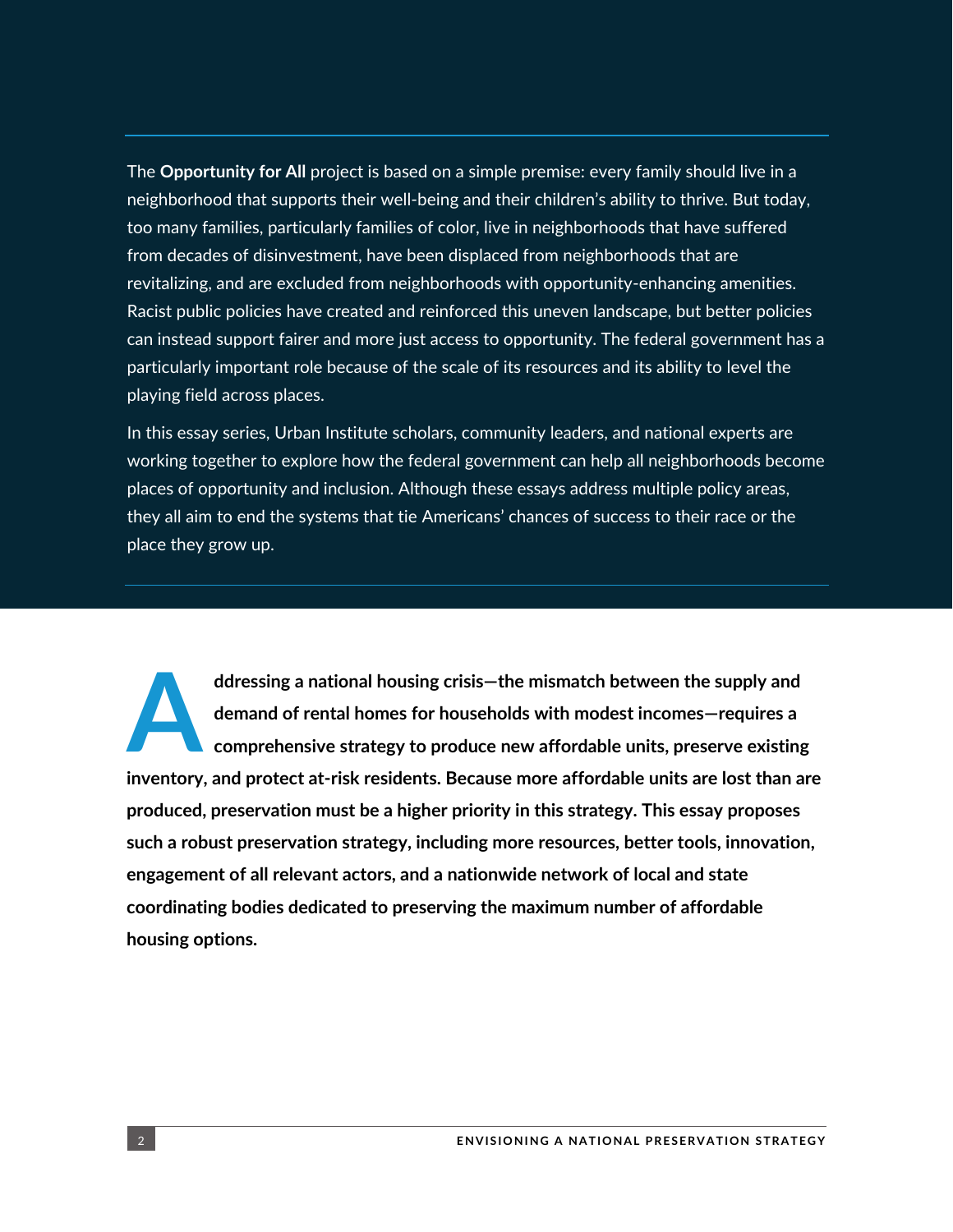The COVID-19 pandemic has severely disrupted American social and economic life. It has laid bare and exacerbated disparities based on race, income, geography, wealth, and many other factors. At the same time, the brutal killing of George Floyd and other vivid instances of police violence have catapulted the struggle for racial and economic justice to an issue of national concern. There is a moral imperative to use this period of recovery and racial reckoning to lay the foundation for a more equitable and resilient future. $1$ 

Such a future requires stable housing for everyone in this country. Individuals and families with stable housing are more likely to benefit from opportunities, resources, amenities, and other conditions that promote economic mobility and other positive life outcomes. At the same time, millions of families and their children face limited positive life prospects because of a lack of stable housing or the threat (and reality) of losing their housing. Because affordability and stability go hand in hand, households with modest incomes often struggle to find low-cost housing, and the need for such housing increases dramatically with the job losses and other constraints on income that millions across the country are experiencing right now.

Housing instability is a byproduct of a market where demand for affordable housing exceeds supply, forcing households to pay more than they can afford to stay housed. On top of this mismatch, discriminatory policies and practices limit choice in the market, and each year affordable units are lost from the inventory.<sup>2</sup>

The scale and urgency of the human consequences of a dysfunctional affordable housing market demand heightened attention from policymakers across all levels of government and a commitment to use all tools—existing and new—to **produce** new affordable housing, **preserve** the housing that currently exists, and **protect** at-risk residents from losing their homes. All of these strategies and tools are required because of the variety of market conditions and built environments that exist across under-resourced neighborhoods, revitalizing neighborhoods, and amenity-rich neighborhoods that have traditionally excluded affordable housing. This comprehensive approach is needed for the US to build a stronger, fairer foundation for the future.

The country is losing affordable housing faster than it can be produced. The private market lost 4 million low-cost rental homes between 2011 and 2017, and the low-income housing tax credit (LIHTC), the largest source of support for affordable units, added back only one-fifth that many homes over a comparable period. $\textdegree$  Compounding this loss, rent restrictions expire on more than 125,000 publicly subsidized rental units each year, putting those units at risk at a pace that is forecast to continue throughout the decade. 4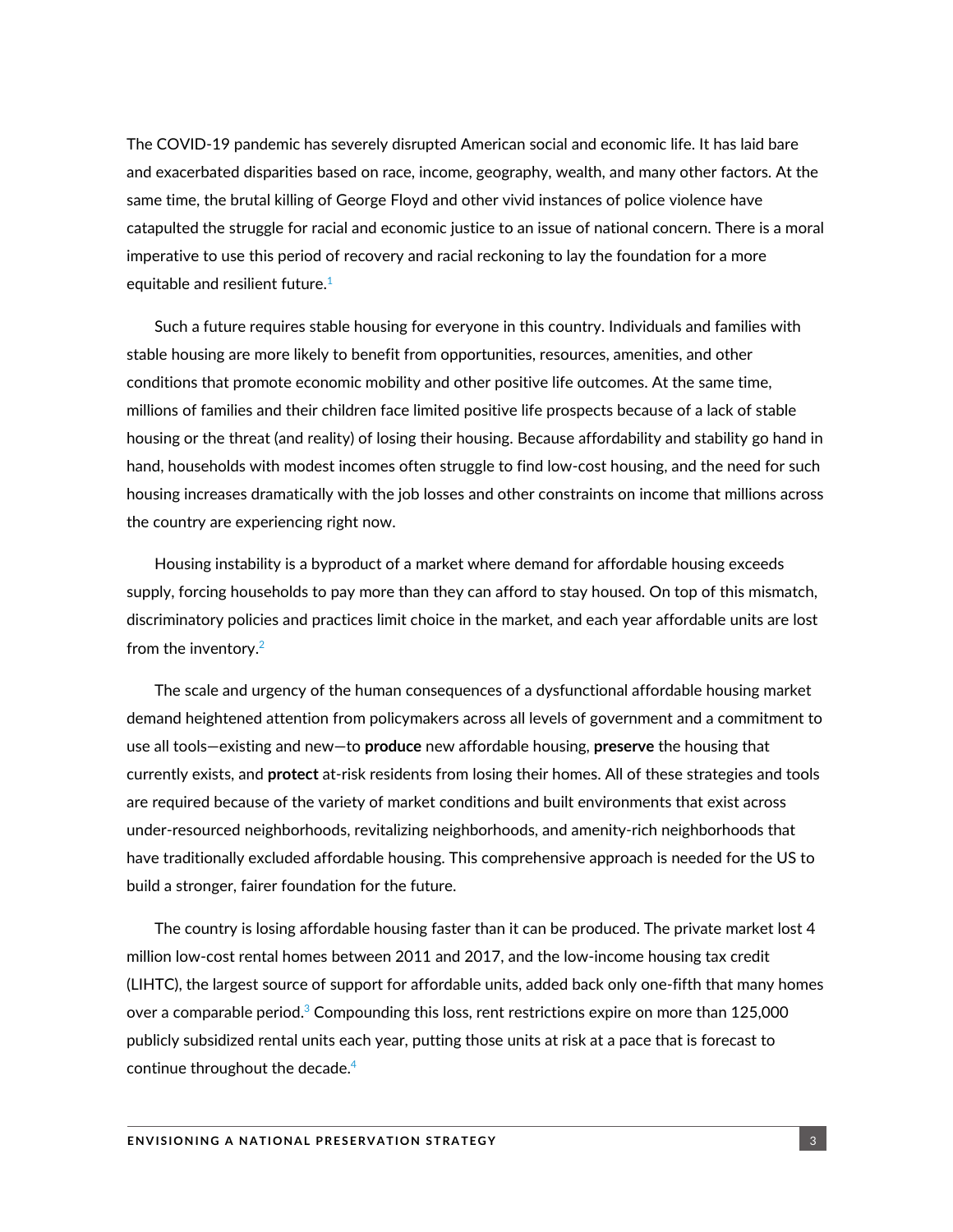This annual net loss of affordable rental housing underscores the essential role of preservation in a comprehensive national strategy.<sup>5</sup> Despite its demonstrated cost efficiency and the stability and access to opportunity that it fosters, $\acute{\text{o}}$  preservation is often overlooked and under-resourced, and a significant portion of the nation's housing inventory (whether unsubsidized or "naturally occurring" affordable units), has received scant program or policy attention. Some of these units are in larger, multifamily properties, but many of them are owned by "mom and pop" small businesses that are dipping into savings to pay back investors, banks, and local governments for services to keep rental properties safe and habitable, especially during the COVID-19 economic crisis. Both types of businesses are challenged by reduced revenues as many tenants are unable to pay their rent.

Interdependent policies and the complex nature of the problem and policy levers provide ample impetus for a robust national preservation strategy that includes significantly increasing resources, improving existing tools, incentivizing innovation and new tools, engaging all relevant actors, and creating a nationwide network of local and state coordinating bodies whose members collaborate to preserve the maximum feasible number of affordable housing options.

## Existing Tools Are Inadequate and Not Nimble Enough

Housing affordable to people with low incomes consists of naturally occurring affordable housing (NOAH) available in the private market at low rents without subsidy; privately owned, publicly assisted housing; and public housing. Although NOAH is the most common type, governments, mostly through federal programs, also offer subsidies, tax credits, or publicly owned units that reduce rents to levels that households with low or extremely low incomes can afford. But federal rental assistance serves only around one in four low-income households,<sup>7</sup> and state and local government programs do not fill the gap.

Preservation strategies seek to maintain the existing stock of subsidized units and protect currently unsubsidized units from becoming unaffordable. But both efforts are challenging. Subsidized properties face three related risks: exit, depreciation, and appropriations. Exit risk occurs when subsidies or rent restrictions expire and owners of subsidized properties opt out to accept market-rate rents. Depreciation risk occurs when the financial stability and physical quality of subsidized units deteriorate over time, typically from insufficient revenue. Appropriations risk occurs when the amount of public money provided fails to keep pace with recapitalization needs and operating costs.<sup>8</sup>

Preserving the three large groups of unsubsidized properties is even more difficult. The first group includes two- to four-unit properties whose owners often do not have access to the financing needed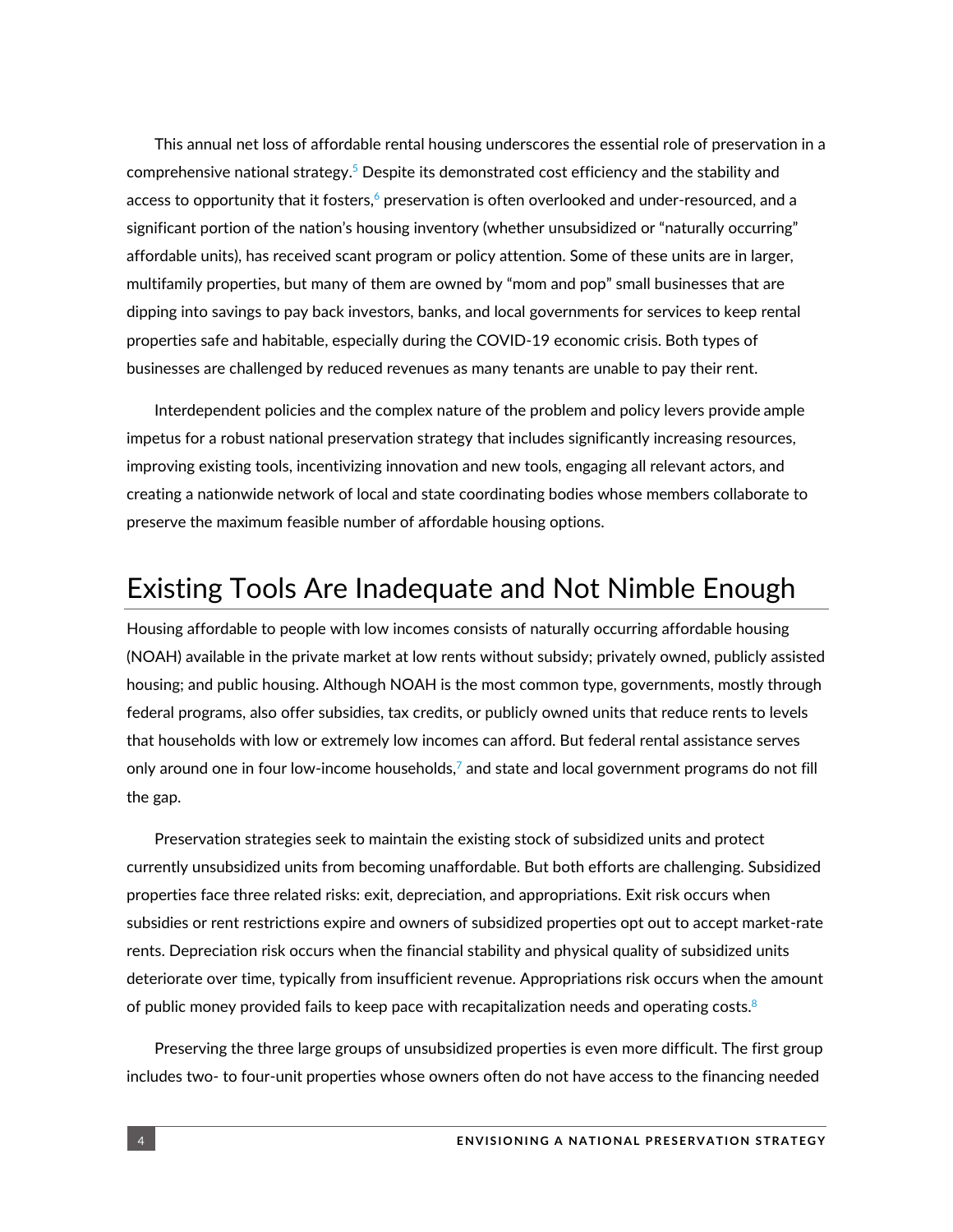to reduce operating costs and keep rents affordable. $9$  Solutions here can include energy upgrades that reduce operating costs over time, pooled arrangements with other owners that reduce insurance and energy costs, reduced property taxes in exchange for affordable rents or for leases to tenants using rental assistance vouchers, and other interventions that lower operating costs.

The second group of unsubsidized properties are larger Class C multifamily properties, which are older and rent at below-market rates. Because of the pandemic, only 37 percent of renters were able to pay rent at Class C properties in July 2020, making them an increasingly endangered affordable housing resource.<sup>10</sup> These properties would benefit from some of the same solutions applicable to smaller properties, but the main threat to their existence arises when they are sold: many are acquired by new owners that convert them to other uses or upgrade them and raise rents. Acquiring these properties and preserving their affordability requires braiding and blending capital from a variety of local, state, and federal subsidy programs, but such funding mixtures are uncertain and take time to assemble. Mission-oriented buyers are often outbid by private-market actors because the former lack the acquisition capital that enables them to act quickly in a competitive market. New tools and strategies should focus on equipping mission-oriented buyers with enterprise-level capital $^{11}$  and on supportive policies that enable such buyers to acquire and rehabilitate these properties. Sound policies, such as the right of first refusal or tenant opportunity to purchase, level the playing field and make it possible for tenants and mission-oriented buyers to quickly match private offers.

The final group of unsubsidized properties consists of scattered-site, single-family rental units (SFRs), which make up nearly 40 percent of all rental housing in the country. Since the Great Recession, SFRs have been the fastest-growing segment of the rental market.<sup>12</sup> They account for half of all urban rental housing and about 28 percent of the market for households in areas of concentrated poverty. Although affordability data for SFRs are scarce, Freddie Mac reports that they are broadly affordable, with about two-thirds of all units accessible to median-income families, and more than half have rents that fall within the US Department of Housing and Urban Development's Small Area Fair Market Rents.<sup>13</sup> The challenge is that financing is not readily available to the small- and midsize investors that operate in these neighborhoods and that tend to address deferred maintenance at the time of acquisition. $^{14}$  As one solution, with support from Federal Housing Finance Agency leadership, Freddie Mac could restart a now-terminated pilot program that developed promising new SFR financing products and scaled them up over time. Also, SFR investors could be allowed to tap existing federal multifamily acquisition- and rehabilitation-financing programs, and Community Reinvestment Act credit could be available for banks that finance such activities.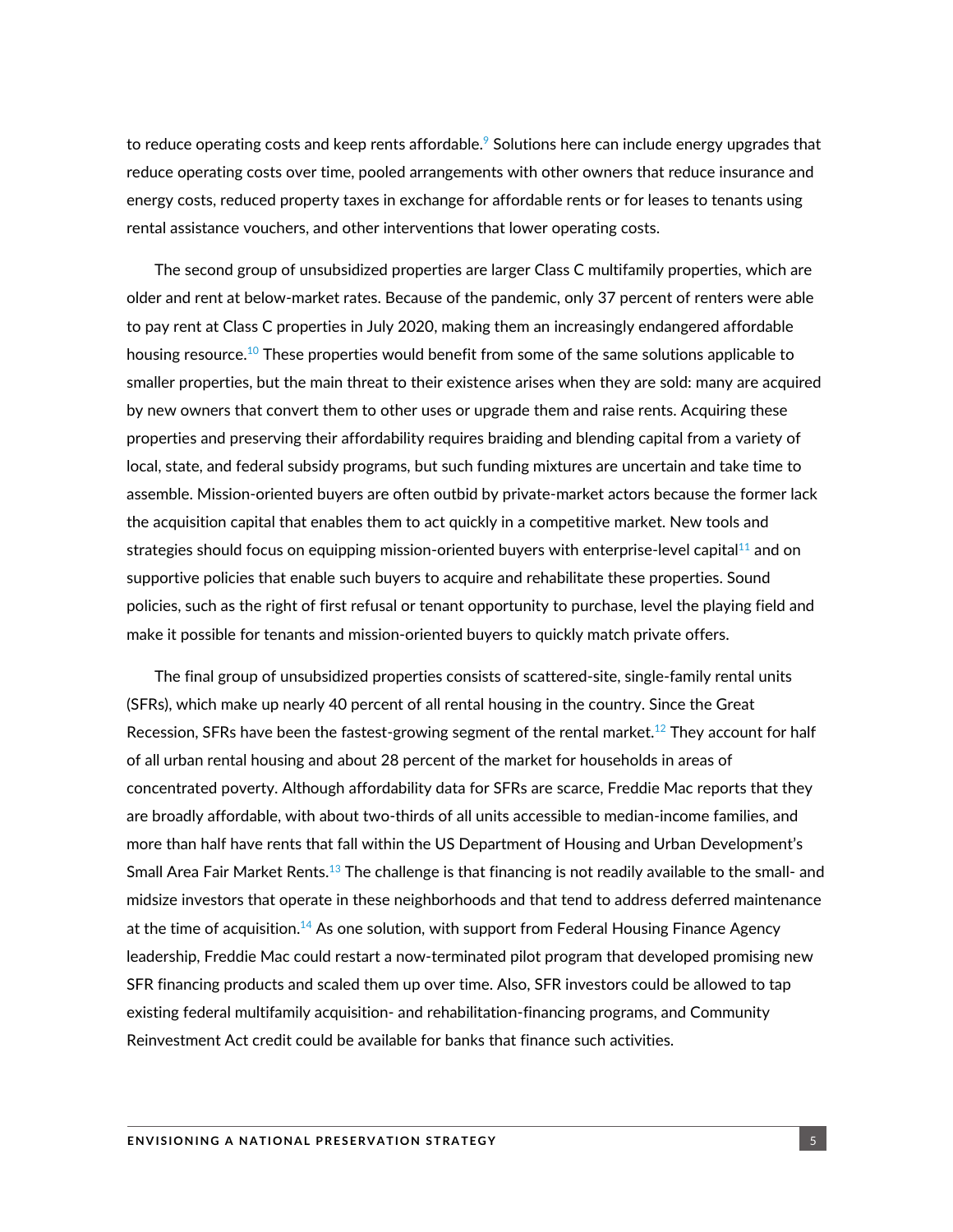# Federal Approaches Are Evolving, but More Resources and Capacity Are Needed

Many preservation tools exist, but they are not funded at a level that meets the nation's need. Federal funding and support for supply-side subsidies has waned in recent decades.<sup>15</sup> Absent increased federal resources and given growing preservation need, state and local resources are increasingly important. However, federal resources should remain the backbone of preservation efforts, especially for units serving extremely low-income households. Increased attention and the political will to secure new resources are required.

Over time, federal programs have transitioned from providing direct public subsidies to leveraging market-based forces that incentivize private actors to build or acquire and operate affordable housing. Recognizing the flaws and challenges in that approach, some advocates are calling for substantial reinvestment in public housing. $^{16}$  A significant number of new public housing units for families, which would require a repeal of the Faircloth Amendment, could be an important component of a comprehensive affordable housing strategy. However, a large infusion of public resources into public housing does not address preservation and would produce fewer units than if the resources were deployed in a way that leverages public tools (such as project-based vouchers) and private tools (to finance capital maintenance and repairs).

In the past decade, the federal government has launched programs to recapitalize public housing and encourage mixed-income, mixed-use developments in revitalizing neighborhoods. For example, the US Department of Housing and Urban Development's Rental Assistance Demonstration converts public housing units into privately owned, subsidized housing but retains a public interest through land leases. This ensures long-term affordability while enabling private owners to unlock funding to maintain the quality of these units, facilitating their preservation. But the program is currently capped at 455,000 units, and the need is far greater.<sup>17</sup> Public housing authorities have also become more active partners in preservation by acquiring unsubsidized housing and by extending the allowable term for project-based contracts, which helps nonprofit owners tap into private financing for development and acquisition.<sup>18</sup>

Although the federal government provides much of the resources for preservation, local capacity to execute transactions varies widely. Local government actors must have the information and capacity to proactively engage owners and support their efforts to pull together multiple sources of equity, debt, and subsidy. This capacity often exists outside of government and is not consistently available across the country. Even where local capacity exists, resources are again insufficient to meet the need. $^{19}$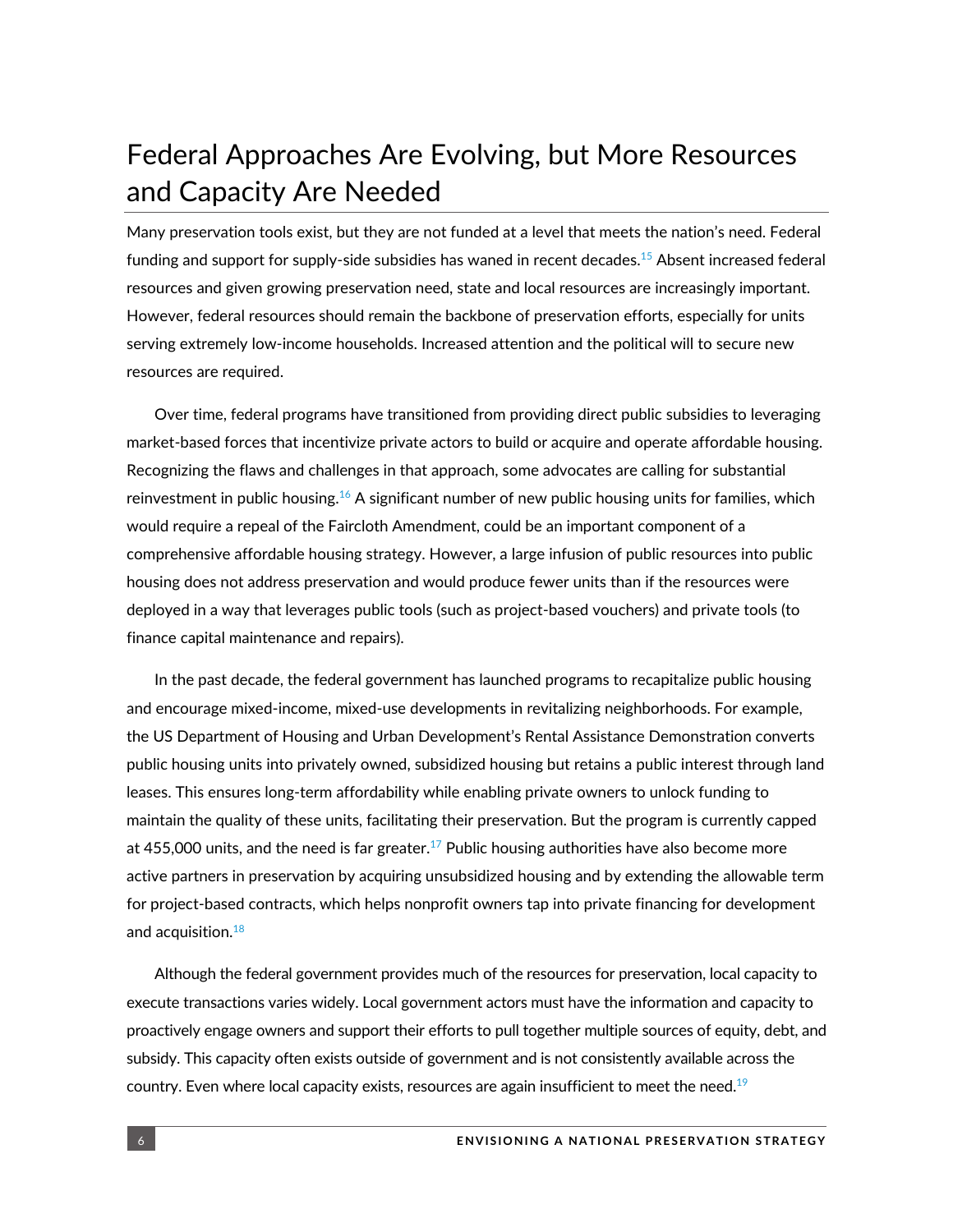# What Would a National Preservation Strategy Look Like?

A national preservation strategy would include resources, strategies and tools to preserve units that are subsidized through public programs, acquire unsubsidized properties to keep them affordable over time, and make it possible for current owners of unsubsidized properties to continue to offer affordable rents.<sup>20</sup>

Significantly increased resources are the first and foundational component of a national preservation strategy. However, increased resources alone do not match the scale and complexity of the challenge.

#### **Increase Resources**

Today, funding for preservation is insufficient. Increased resources would help affordable housing providers take advantage of a relatively soft market (created by the pandemic) to make threatened unsubsidized stock permanently affordable.<sup>21</sup> Preservation transactions require equity, low-cost debt, and long-term rental assistance commitments. Doubling the LIHTC allocation—along with a federal set-aside or commitment to preservation—would make a substantial contribution to the equity gap. Increasing HOME block grant funds and channeling more resources to the National Housing Trust Fund would provide the necessary gap funding sources to ensure properties can make capital improvements without increasing rents beyond the reach of their existing residents. Increasing the size of the Capital Magnet Fund would enable Community Development Financial Institutions and qualified nonprofit housing organizations to accelerate and scale preservation strategies at the local level. Both funds are currently capitalized by government-sponsored enterprises through a modest affordable housing assessment at no cost to the federal government; this may be difficult to raise because it is effectively a tax on homebuyers. An alternative could be to supplement these resources through direct appropriations. Lastly, new authorization of project-based rental assistance is needed to ensure that the lowest-income Americans with the most severe rent burdens can benefit from lower housing costs. Another potential source of funds are green retrofits that, although ostensibly part of climate change mitigation strategies, could provide capital for preservation and reduced operating costs for existing housing.

How would this capital be deployed? One strategy could be to create a vehicle similar to the Neighborhood Stabilization Program. Needs-based formula funding would flow to state housing finance agencies. Criteria could include a state's share of rent-burdened households, share of renters of color who missed payments in the previous month, unemployment rates, and other indicators of distress.<sup>22</sup> Funding would enable neighborhood real estate investment trusts or mission-driven owners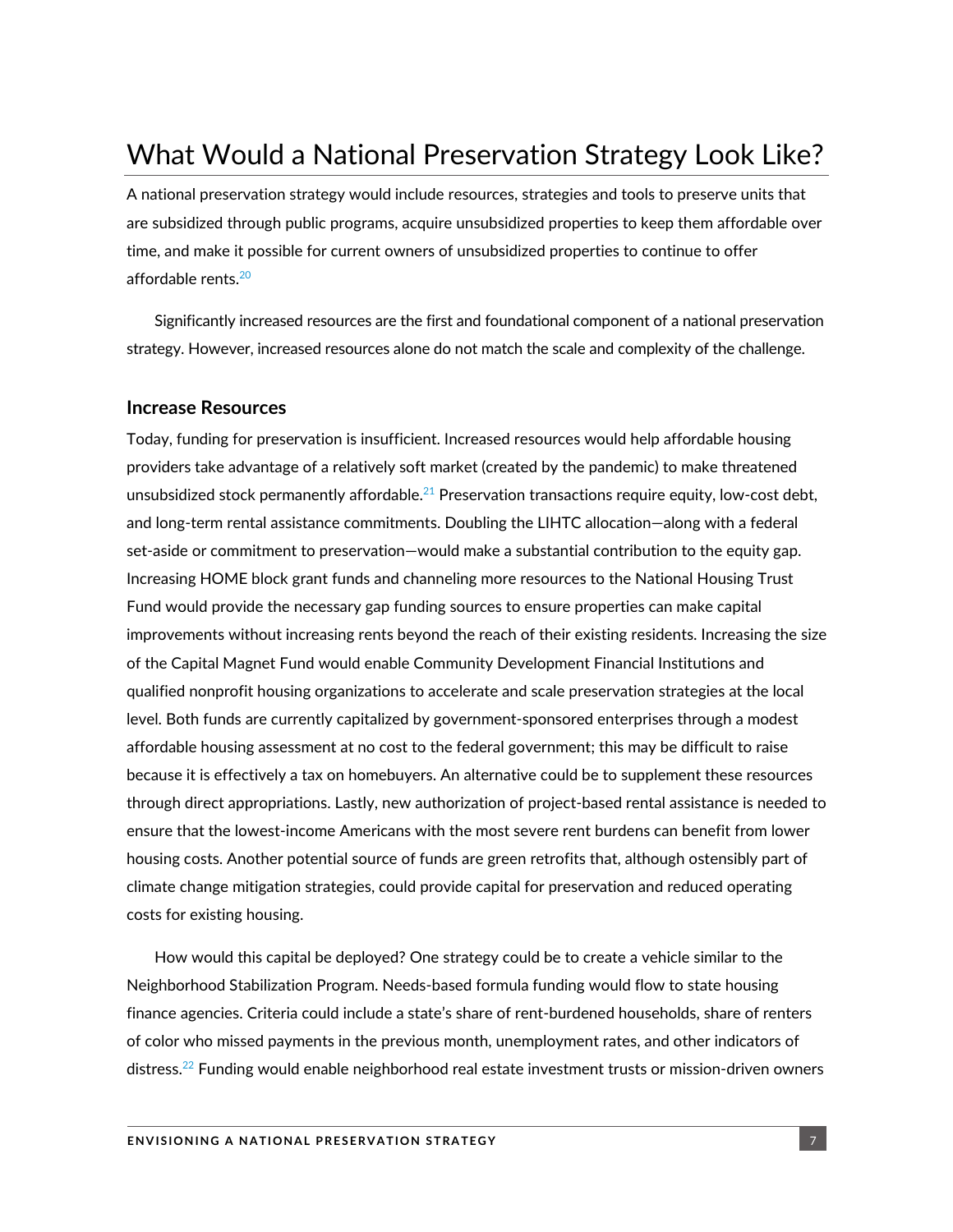to acquire existing properties from owners facing immediate distress or the potential of distress because of the COVID-19 economic crisis.<sup>23</sup> Where possible, decisions on which properties to acquire or preserve with these funds would be made by local or state preservation coordinating bodies (discussed further in the next section).

#### **Reform Existing Tools**

Some preservation tools work but could be more effective. Allowing Ginnie Mae to securitize housing finance agency multifamily loans originated through the Federal Housing Agency – Housing Finance Agency Multifamily Risk-Sharing Program would provide housing finance agencies with the low-cost capital they need to increase the number of affordable mortgages and rental units in the communities they serve. Doing this also would reduce housing finance agencies' borrowing costs. $^{24}$ 

Reforming an expanded LIHTC allocation formula or the 4 percent tax credit to align more closely to affordability gaps in high-cost markets would benefit households with between 80 and 120 percent of area median income who are priced out of the rental market. Moving asset management from a project-based to a portfolio-based approach could enable the federal government to enhance the capacity of mission-driven owners to steward affordable properties for the long term and be better partners at the local level. This could include allowing subsidy contracts to be moved within a portfolio of projects at no additional federal cost to better serve residents and the community as their needs and market dynamics change over time. For example, the US Department of Housing and Urban Development (HUD) could make greater and better use of an existing provision that permits a multifamily property owner seeking to terminate a project-based Section 8 subsidy contract to transfer it to another project.<sup>25</sup> Properties in neighborhoods with access to transportation, high-quality schools, or other amenities could be prioritized for subsidy contract transfer. Finally, additional resources could be channeled to intermediaries that would support mission-driven developers and their local partners in their efforts to move quickly in competitive markets and preserve affordability at scale.

#### **Unlock Innovation**

A comprehensive strategy would promote more innovation across levels of government as a way to address segments of the market that are not currently well served. More than half of the affordable rental housing in the US is provided without subsidy in the private market. $^{26}$  Local communities and mission-driven actors have been experimenting with different approaches to preserving NOAH properties, but the federal government does not have an active strategy for aligning federal tools to preserve these properties for the long term. In the current economic crisis, when so many renters and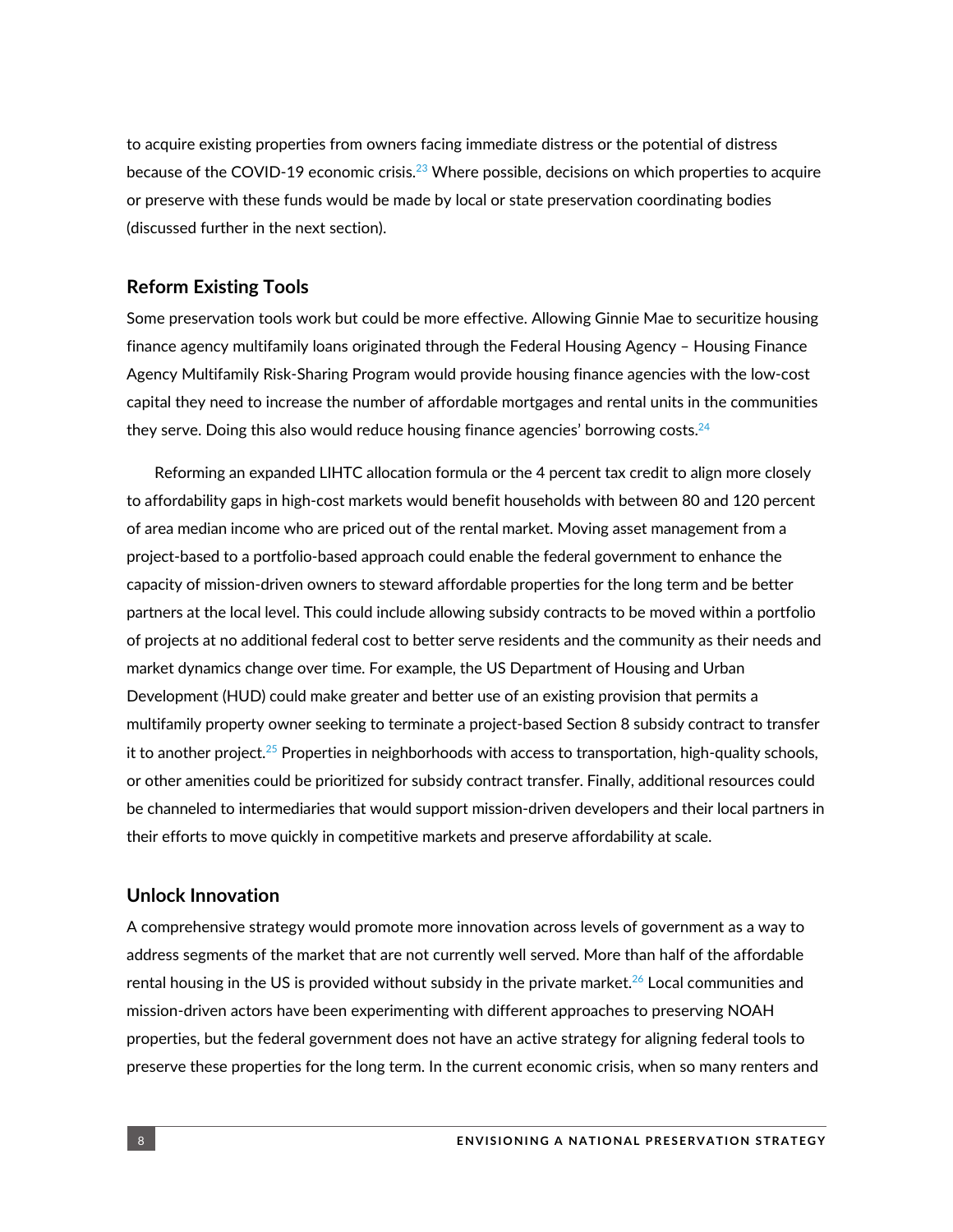rental properties are at risk, stabilizing this housing is especially urgent. The federal government could create a competition to incentivize NOAH preservation by providing equity resources to enable mission-driven actors (such as real estate investment trusts) to acquire properties at risk of loss. In exchange for equity investments, mission-driven owners or associated intermediaries would commit to longer-term affordability restrictions and enhanced energy efficiency upgrades. Financial regulators could promote innovation in the financing available to the significant number of two- to four-unit properties typically owned by individuals who often occupy one of the units.

#### **Mobilize Relevant Actors**

Through their duty-to-serve obligation, the GSEs Fannie Mae and Freddie Mac could align their activities in support of a comprehensive effort to facilitate preservation across the country, including offering more preservation financing for owners of small multifamily NOAH properties. Assuming an expanded LIHTC allocation, state HFAs could also create set-asides for preservation in their qualified allocation plans. More public housing authorities could acquire NOAH properties and use project-based vouchers to create longer-term affordability.

#### **Create a Nationwide Network of Local and State Coordinating Bodies**

Affordable housing preservation actors, strategies, data, and tools are decentralized and disconnected, which constrains efforts to preserve current affordable housing options and deploy future resources in the most strategic, effective, and efficient way. Through HUD, the federal government could support the creation or maintenance of standing local or state preservation coordinating bodies that would bring together representatives of the local, state, and federal governments; data partners; lenders; landlords; public housing authorities; and tenant advocates. Using real-time data and information, they would be able to marshal local owners and developers, government resources, and other sources of capital to respond to time-sensitive preservation challenges and opportunities that reflect local neighborhoods' distinctive mix of property types and market conditions. These coordinating bodies would assure a continuing focus on preservation within an overall affordable housing strategy; consider and adopt proven preservation policies and practices; use data to understand trends and market conditions and to identify opportunities for action; and increase the likelihood that the local jurisdiction or state is able to preserve the maximum feasible number of affordable housing options. A pool of federal funds could be made available through a set-aside in formula Community Development Block Grant or HOME funding to support local data and organizational capacities.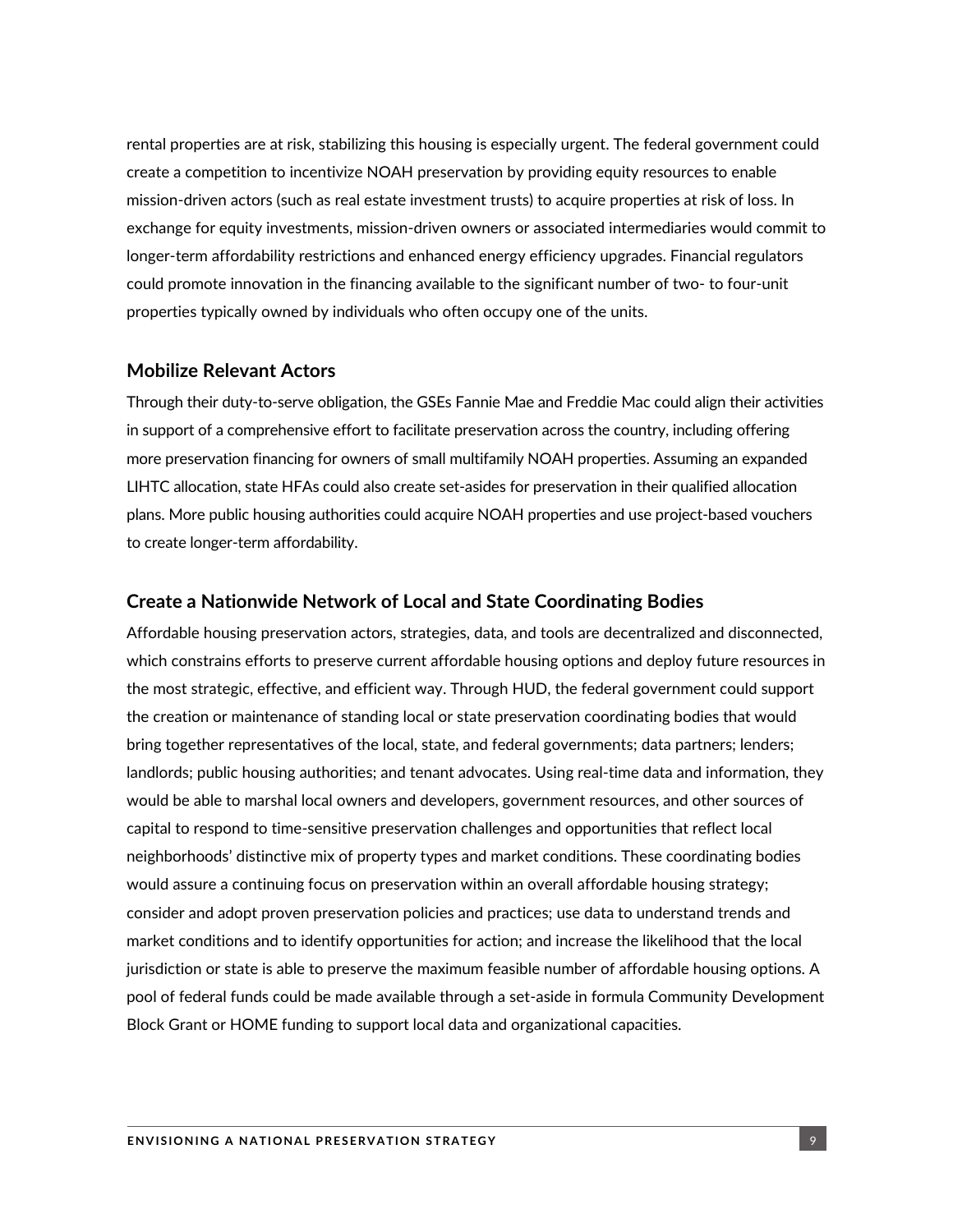Effective local examples such as the Preservation Compact in Cook County, Illinois, and the DC Housing Preservation Strike Force demonstrate what is possible when cross-sector actors come together to follow market trends; identify pressing problems and opportunities; collaborate around legislative, policy, and programmatic solutions; and implement strategies on the ground.

## Challenges and Barriers to Success

The biggest challenge to this proposal is that success requires a large increase in dedicated resources for preservation. Assuming increased resources, preservation strategies still rely significantly on the private market for leverage. The economic crisis limits state and local funding for affordable housing, and the uncertainty of the real estate markets reduces the private market's willingness to invest. In addition, a precipitous decline in renter incomes, which is affecting individual and family well-being as well as the financial stability of properties, could also create long-term demand that even the most effective local coordination and planning cannot address. This could set off a cascade of effects, including the possibility that many smaller NOAH properties could be foreclosed on or sold to owners that may not prioritize preservation and long-term affordability.

Increased resources are the most critical component of a comprehensive national plan; making it possible for affordable housing owners to move quickly in a competitive market is another. It takes time to assemble the layered capital required for affordable housing. Even with increased resources and enhanced local capacity, affordable housing developers can be outbid by private equity firms and other entities. <sup>27</sup> In this current economic environment, some owners may retire or move to another industry segment, reducing both units and local capacity to develop, preserve, and maintain affordable housing.

Another challenge is that a comprehensive strategy may not be implemented evenly across and within jurisdictions. But even in places with higher capacity, preservation is especially hard in opportunity-rich neighborhoods, where market costs are higher and there is greater resistance from residents and public officials.

## Next Steps

Stable, affordable housing for all and the opportunity that housing provides for economic mobility and other positive life outcomes are essential elements of the more equitable and resilient future this moment in American history demands. A federal administration could make significant progress toward that goal with a comprehensive national affordable rental housing strategy focusing on the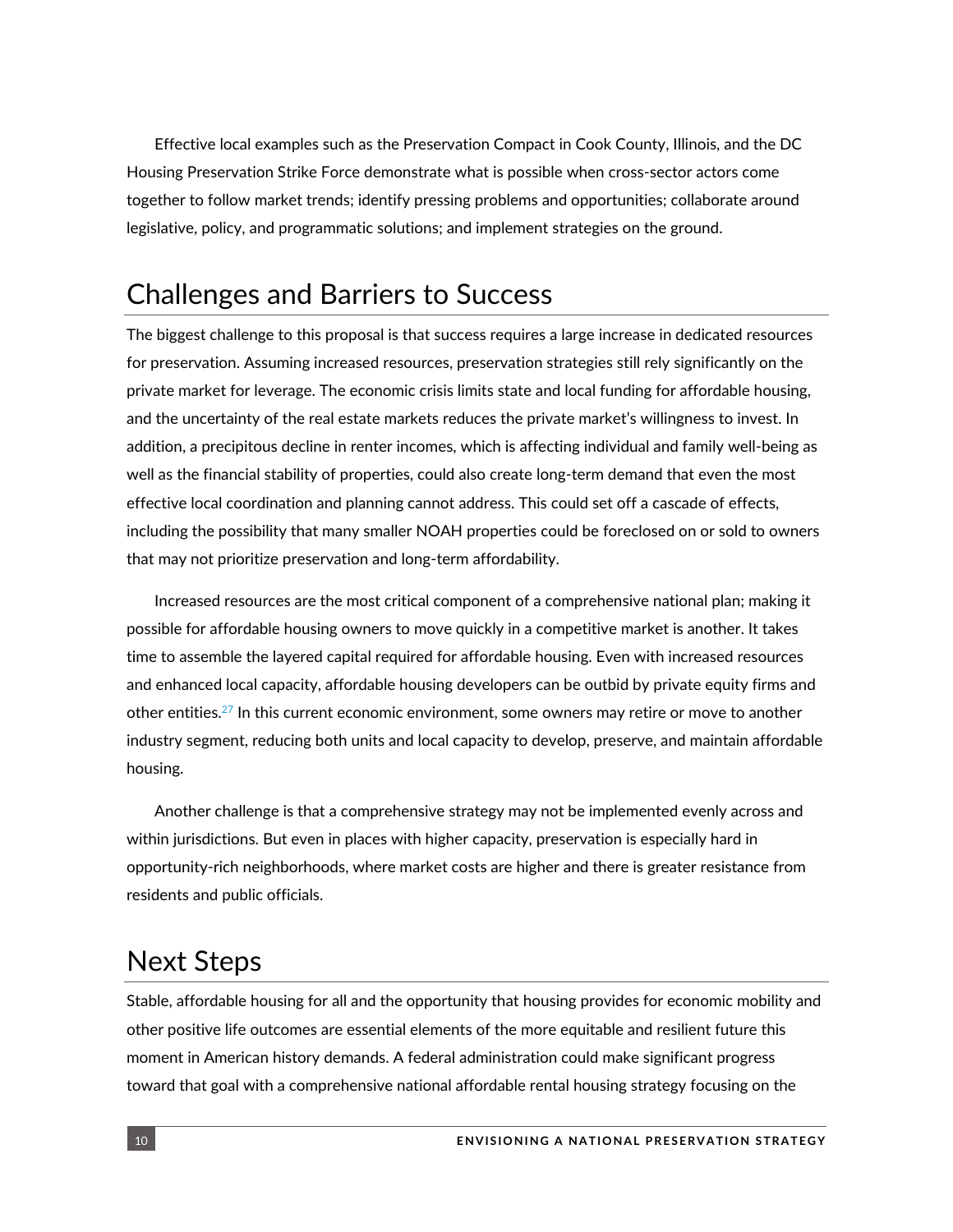production of new housing, preservation of existing affordable options, and protection of at-risk residents from loss of their homes. As a priority of the Domestic Policy Council, a multiagency analysis and coordinating council comprising the Departments of Housing and Urban Development, Agriculture, and Treasury and the Federal Housing Finance Agency, would set targets for, design, and advance a programmatic and legislative strategy. This essay asserts a rationale for and envisions elements of the preservation component of that strategy and urges council members to look to and learn from successful and innovative local and state preservation models and to foster their spread across the country.

### Notes

- $1$  Solomon Greene, Margery Austin Turner, and Chantel Rush, "Creating Places of Opportunity for All" (Washington, DC: Urban Institute, 2020), [https://www.urban.org/research/publication/creating-places](https://www.urban.org/research/publication/creating-places-opportunity-all)[opportunity-all.](https://www.urban.org/research/publication/creating-places-opportunity-all)
- $^2$  Aspen Institute, "Strong Foundations: Financial Security Starts with Affordable, Stable Housing" (Washington, DC: Aspen Institute, 2020)[, https://www.aspeninstitute.org/publications/financial-security-and-affordable](https://www.aspeninstitute.org/publications/financial-security-and-affordable-stable-housing/)[stable-housing/.](https://www.aspeninstitute.org/publications/financial-security-and-affordable-stable-housing/)
- <sup>3</sup> "The State of the Nation's Housing 2019," Joint Center for Housing Studies of Harvard University, accessed September 4, 2020[, https://www.jchs.harvard.edu/state-nations-housing-2019.](https://www.jchs.harvard.edu/state-nations-housing-2019)
- 4 "Issue Background: Affordable Rental Housing Preservation," Enterprise Community Partners, accessed September 4, 2020[, https://www.enterprisecommunity.org/policy-and-advocacy/issues/affordable](https://www.enterprisecommunity.org/policy-and-advocacy/issues/affordable-housing/preservation)[housing/preservation.](https://www.enterprisecommunity.org/policy-and-advocacy/issues/affordable-housing/preservation)
- $5$  We define preservation as retaining and expanding the current stock of subsidized or naturally occurring affordable housing and protecting its affordability for existing and future tenants.
- <sup>6</sup> "What is Preservation?" National Housing Trust, accessed September 4, 2020, [https://www.nationalhousingtrust.org/what-preservation.](https://www.nationalhousingtrust.org/what-preservation)
- $7$  Will Fischer and Barbara Sard, "Chart Book: Federal Housing Spending Is Poorly Matched to Need," Center on Budget and Policy Priorities, last updated March 8, 2017, [https://www.cbpp.org/research/housing/chart](https://www.cbpp.org/research/housing/chart-book-federal-housing-spending-is-poorly-matched-to-need)[book-federal-housing-spending-is-poorly-matched-to-need.](https://www.cbpp.org/research/housing/chart-book-federal-housing-spending-is-poorly-matched-to-need)
- 8 "2020 Picture of Preservation," National Low Income Housing Coalition and Affordable Housing Research Corporation, June 1, 2020, [https://nlihc.org/resource/new-report-nlihc-and-pahrc-highlights-preservation](https://nlihc.org/resource/new-report-nlihc-and-pahrc-highlights-preservation-risks-threatening-affordable-housing)[risks-threatening-affordable-housing.](https://nlihc.org/resource/new-report-nlihc-and-pahrc-highlights-preservation-risks-threatening-affordable-housing)
- 9 Jung Hyun Choi and Caitlin Young, "Owners and Renters of 6.2 Million Units in Small Buildings Are Particularly Vulnerable during the Pandemic," *Urban Wire*, August 10, 2020, [https://www.urban.org/urban-wire/owners](https://www.urban.org/urban-wire/owners-and-renters-62-million-units-small-buildings-are-particularly-vulnerable-during-pandemic)[and-renters-62-million-units-small-buildings-are-particularly-vulnerable-during-pandemic.](https://www.urban.org/urban-wire/owners-and-renters-62-million-units-small-buildings-are-particularly-vulnerable-during-pandemic)
- $10$  "Class C Residents Show Signs of Growing Financial Strain," Lease Lock blog, July 23, 2020, [https://leaselock.com/blog/class-c-rent-payments-covid-19/.](https://leaselock.com/blog/class-c-rent-payments-covid-19/)
- $11$  In contrast to project-specific capital, enterprise-level capital provides nonprofit developers with flexible resources that allow them to build capacity and act more nimbly to acquire properties. See also Debra Schwartz, "Making an Impact at the Enterprise Level," MacArthur Foundation Perspectives, January 9, 2020, [https://www.macfound.org/press/perspectives/making-impact-enterprise-level/.](https://www.macfound.org/press/perspectives/making-impact-enterprise-level/)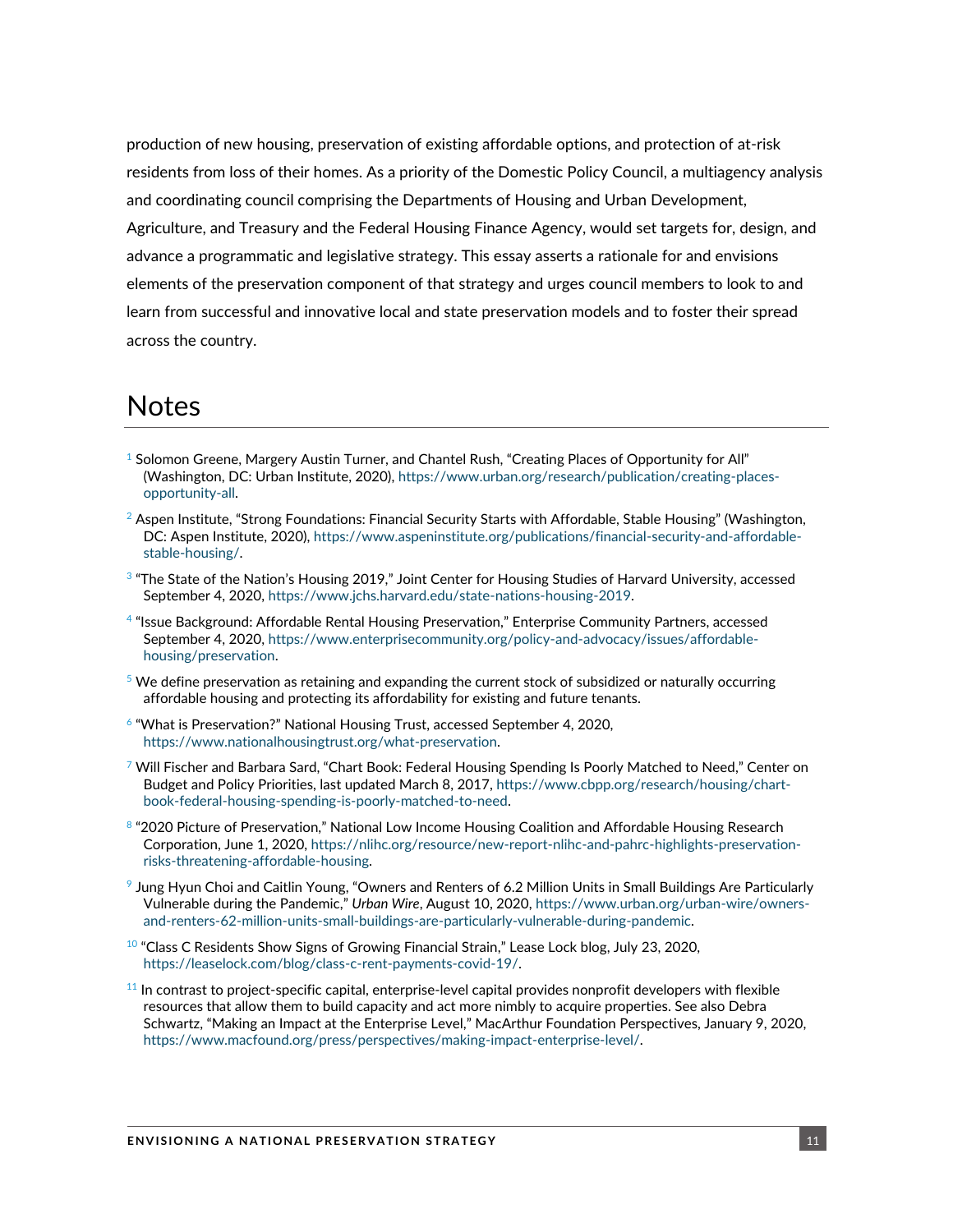- $^{12}$  "Freddie Mac: Single-Family Rental Homes Are America's Largest Source of Rental Housing," press release, Freddie Mac, December 27, 2018[, https://freddiemac.gcs-web.com/news-releases/news-release](https://freddiemac.gcs-web.com/news-releases/news-release-details/freddie-mac-single-family-rental-homes-are-americas-largest)[details/freddie-mac-single-family-rental-homes-are-americas-largest.](https://freddiemac.gcs-web.com/news-releases/news-release-details/freddie-mac-single-family-rental-homes-are-americas-largest)
- $^{13}$  "Freddie Mac: Single-Family Rental Homes Are America's Largest Source of Rental Housing," Freddie Mac, 2018[, https://freddiemac.gcs-web.com/news-releases/news-release-details/freddie-mac-single-family-rental](https://freddiemac.gcs-web.com/news-releases/news-release-details/freddie-mac-single-family-rental-homes-are-americas-largest)[homes-are-americas-largest.](https://freddiemac.gcs-web.com/news-releases/news-release-details/freddie-mac-single-family-rental-homes-are-americas-largest)
- $14$  Dan Magder and Laurie Goodman, "Single-Family Rentals: A New Approach to Affordable Housing" (Washington, DC: Urban Institute, 2015), [https://www.urban.org/research/publication/single-family-rentals](https://www.urban.org/research/publication/single-family-rentals-new-approach-affordable-housing)[new-approach-affordable-housing.](https://www.urban.org/research/publication/single-family-rentals-new-approach-affordable-housing)
- $^{\rm 15}$  Thomas Kingsley, "Trends in Housing Problems and Federal Housing Assistance" (Washington, DC: Urban Institute, 2017), [https://www.urban.org/research/publication/trends-housing-problems-and-federal-housing](https://www.urban.org/research/publication/trends-housing-problems-and-federal-housing-assistance)[assistance.](https://www.urban.org/research/publication/trends-housing-problems-and-federal-housing-assistance)
- $16$  "People's Action Unveils Plan to Win a National Homes Guarantee," press release, People's Action, September 5, 2019, [https://peoplesaction.org/2019/09/breaking-peoples-action-unveils-plan-to-win-a-national-homes](https://peoplesaction.org/2019/09/breaking-peoples-action-unveils-plan-to-win-a-national-homes-guarantee/)[guarantee/.](https://peoplesaction.org/2019/09/breaking-peoples-action-unveils-plan-to-win-a-national-homes-guarantee/)
- $1782$  Fed. Reg. 162, (Aug. 23, 2017)[, https://www.govinfo.gov/content/pkg/FR-2017-08-23/pdf/2017-](https://www.govinfo.gov/content/pkg/FR-2017-08-23/pdf/2017-17857.pdf) [17857.pdf.](https://www.govinfo.gov/content/pkg/FR-2017-08-23/pdf/2017-17857.pdf)
- $^{18}$  Heather Schwartz, "Housing Policy is School Policy: Economically Integrative Housing Promotes Academic Success in Montgomery County, Maryland," (New York: The Century Foundation, 2010)[, https://production](https://production-tcf.imgix.net/app/uploads/2010/10/16005437/tcf-Schwartz-2.pdf)[tcf.imgix.net/app/uploads/2010/10/16005437/tcf-Schwartz-2.pdf.](https://production-tcf.imgix.net/app/uploads/2010/10/16005437/tcf-Schwartz-2.pdf) King County Housing Authority, "Moving to Work: FY 2020 Annual Plan" (Seattle: King County Housing Authority, 2019), [https://www.kcha.org/documents/186.pdf.](https://www.kcha.org/documents/186.pdf)
- $^{19}$  Pamela Blumenthal and Reed Jordan, "The Cost of Affordable Housing: Does It Pencil Out?" Urban Institute, July 2016, [https://apps.urban.org/features/cost-of-affordable-housing/.](https://apps.urban.org/features/cost-of-affordable-housing/)
- $20$  A bold housing reform is currently being discussed that some say would diminish or eliminate the need for preservation. That reform would make rental assistance universally available to all income-eligible households. Benefits would flow to tenants in the form of reduced rental expense, which would increase nonhousing consumption, but the reform could also have a distorting effect on the marketplace, and the impact on tenant and landlord behavior is hard to predict. The political challenges are significant and, even if successful, implementation would take time, all of which reinforces the urgency to prevent the loss of affordable housing, especially in a period of growing housing instability.
- <sup>21</sup> David M. Abromowitz, "How to Get Ahead of the Next Housing Downturn," *Boston Globe*, August 17, 2020, [https://www.bostonglobe.com/2020/08/17/opinion/how-get-ahead-next-housing-downturn/.](https://www.bostonglobe.com/2020/08/17/opinion/how-get-ahead-next-housing-downturn/)
- $^{22}$  Alanna McCargo, Jung Hyun Choi, and John Walsh, "A State Framework for Delivering Targeted Housing Assistance to People and Places Hit Hardest by COVID-19" (Washington, DC: Urban Institute2020), [https://www.urban.org/research/publication/state-framework-delivering-targeted-housing-assistance-people](https://www.urban.org/research/publication/state-framework-delivering-targeted-housing-assistance-people-and-places-hit-hardest-covid-19)[and-places-hit-hardest-covid-19.](https://www.urban.org/research/publication/state-framework-delivering-targeted-housing-assistance-people-and-places-hit-hardest-covid-19)
- $23$  David M. Abromowitz, "How to get ahead of the next housing downturn."
- $^{24}$  Greg Zagorski, "Treasury Official: Department May Take Action to Support FHA-HFA Risk Sharing Loans," National Council of State Housing Agencies blog, June 19, 2014[, https://www.ncsha.org/blog/treasury](https://www.ncsha.org/blog/treasury-official-department-may-take-action-to-support-fha-hfa-risk-sharing-loans/)[official-department-may-take-action-to-support-fha-hfa-risk-sharing-loans/.](https://www.ncsha.org/blog/treasury-official-department-may-take-action-to-support-fha-hfa-risk-sharing-loans/)
- $25$  Eric Herrmann and Jed D'Abravanel, "HUD Takes New Step to Facilitate Transfers of Section 8 PBRA between Projects," Klein Hornig, June 2017, [http://www.kleinhornig.com/wp-content/uploads/2012/10/HUD-Takes-](http://www.kleinhornig.com/wp-content/uploads/2012/10/HUD-Takes-New-Step-to-Facilitate-Transfers-of-Section-8-PBRA-between-Projects.pdf)[New-Step-to-Facilitate-Transfers-of-Section-8-PBRA-between-Projects.pdf.](http://www.kleinhornig.com/wp-content/uploads/2012/10/HUD-Takes-New-Step-to-Facilitate-Transfers-of-Section-8-PBRA-between-Projects.pdf)
- <sup>26</sup> Haisten Willis, "Preserving Affordable Housing," *Washington Post*, March 19, 2020, [https://www.washingtonpost.com/realestate/the-noah-conundrum-maintaining-the-lifeboat-for-affordable](https://www.washingtonpost.com/realestate/the-noah-conundrum-maintaining-the-lifeboat-for-affordable-rental-housing/2020/03/18/e3e18aa6-12ba-11ea-bf62-eadd5d11f559_story.html)[rental-housing/2020/03/18/e3e18aa6-12ba-11ea-bf62-eadd5d11f559\\_story.html.](https://www.washingtonpost.com/realestate/the-noah-conundrum-maintaining-the-lifeboat-for-affordable-rental-housing/2020/03/18/e3e18aa6-12ba-11ea-bf62-eadd5d11f559_story.html)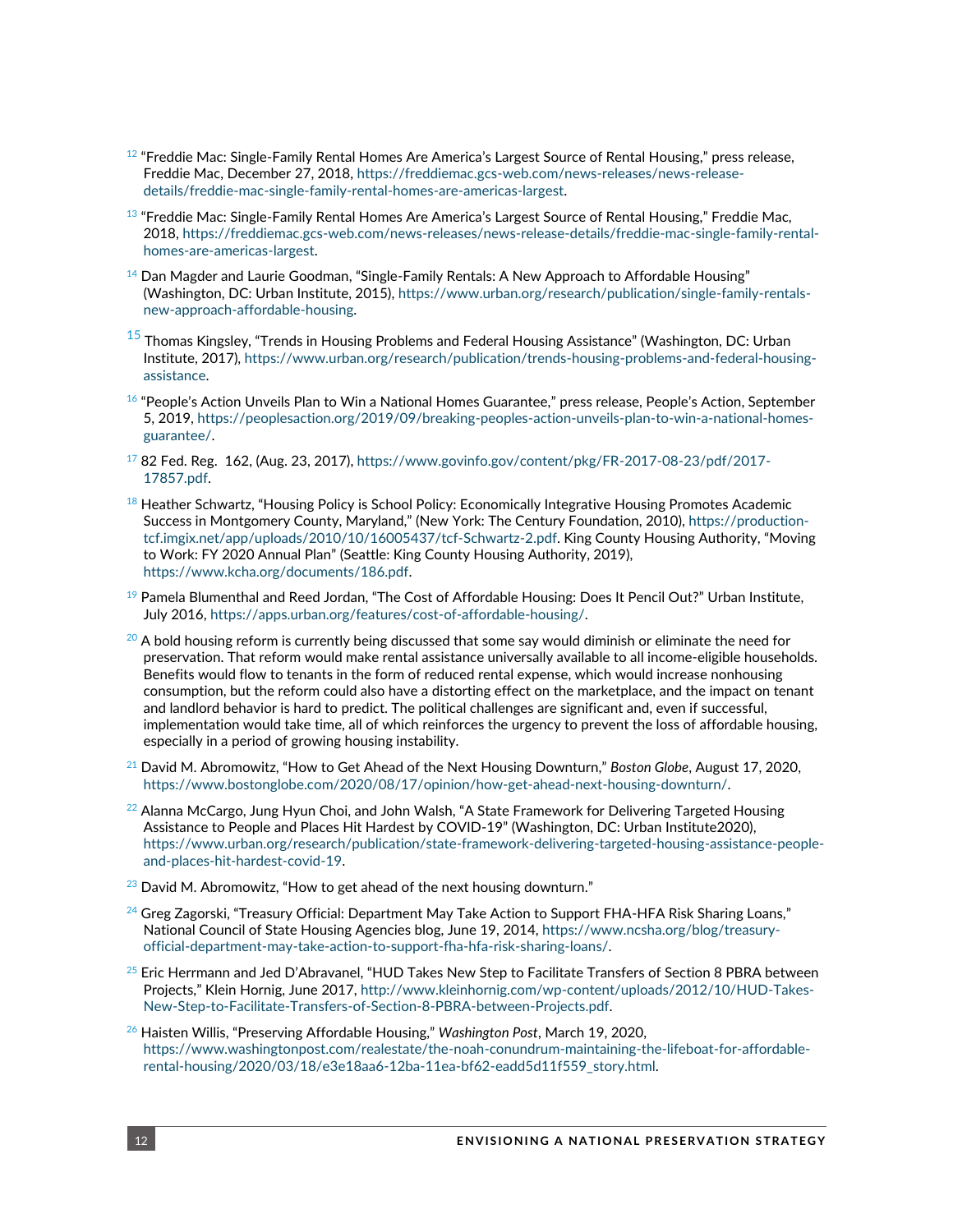$^{27}$  Qainat Khan, "To Protect Affordable Housing, Boston And Nonprofits Try Taking Buildings Off the Market," *WBUR*, February 22, 2019, [https://www.wbur.org/radioboston/2019/02/22/city-life-nonprofits-affordable](https://www.wbur.org/radioboston/2019/02/22/city-life-nonprofits-affordable-housing)[housing.](https://www.wbur.org/radioboston/2019/02/22/city-life-nonprofits-affordable-housing)

# About the Authors

**Erika Poethig** is vice president and chief innovation officer at the Urban Institute. She leads the Research to Action Lab, which is an innovation hub serving decisionmakers and creative thinkers eager to effect social change.

Before joining Urban, Poethig was acting assistant secretary for policy, development, and research at the US Department of Housing and Urban Development. During her tenure in the Obama administration, she was also deputy assistant secretary for policy development and was a leading architect of the White House Council for Strong Cities and Strong Communities. As associate director for housing at the John D. and Catherine T. MacArthur Foundation, she developed grantmaking strategies focused on rental housing policy and research and research on how housing matters. In the 1990s, she was assistant commissioner for policy, resource, and program development at the City of Chicago's Department of Housing and developed Mayor Richard Daley's campaign to combat predatory lending, prevent foreclosures, and stabilize communities. Previously, she was associate project director of the Metropolis Project, which produced the Metropolis 2020 agenda for regional leadership around the major issues faced by metropolitan Chicago.

She was a Phi Beta Kappa member at the College of Wooster and a Fulbright Scholar at the University of Vienna, and she has an MA with honors in public policy from the University of Chicago.

**Julia Stasch** is immediate past president of the John D. and Catherine T. MacArthur Foundation, one of the nation's largest philanthropies. With a broad background in business and government, she joined MacArthur in 2001 as vice president for US programs and led the foundation as president from 2014 through 2019. She previously served as chief of staff to Chicago Mayor Richard M. Daley, commissioner of housing for the City of Chicago, president of Shorebank Chicago Companies, deputy administrator of the 20,000-person US General Services Administration, and president and chief operating officer of Chicago-based real estate development firm Stein & Company. She currently serves as chair of the board of MacArthur affiliate, Lever for Change, whose mission is to unlock significant philanthropic capital to tackle some of the world's biggest challenges. She is a summa cum laude graduate of Loyola University Chicago and holds a master's degree from the University of Illinois at Chicago. Stasch is a distinguished nonresident senior fellow in the Brookings Institution's Metropolitan Policy Program. She is Executive in Residence in Philanthropy at the Rustandy Center for Social Sector Innovation at the University of Chicago Booth School of Business, senior advisor to the philanthropic Partnership for Safe and Peaceful Communities, and board member of P33, a private sector–led effort to drive inclusive, global technology and innovation leadership in Chicagoland.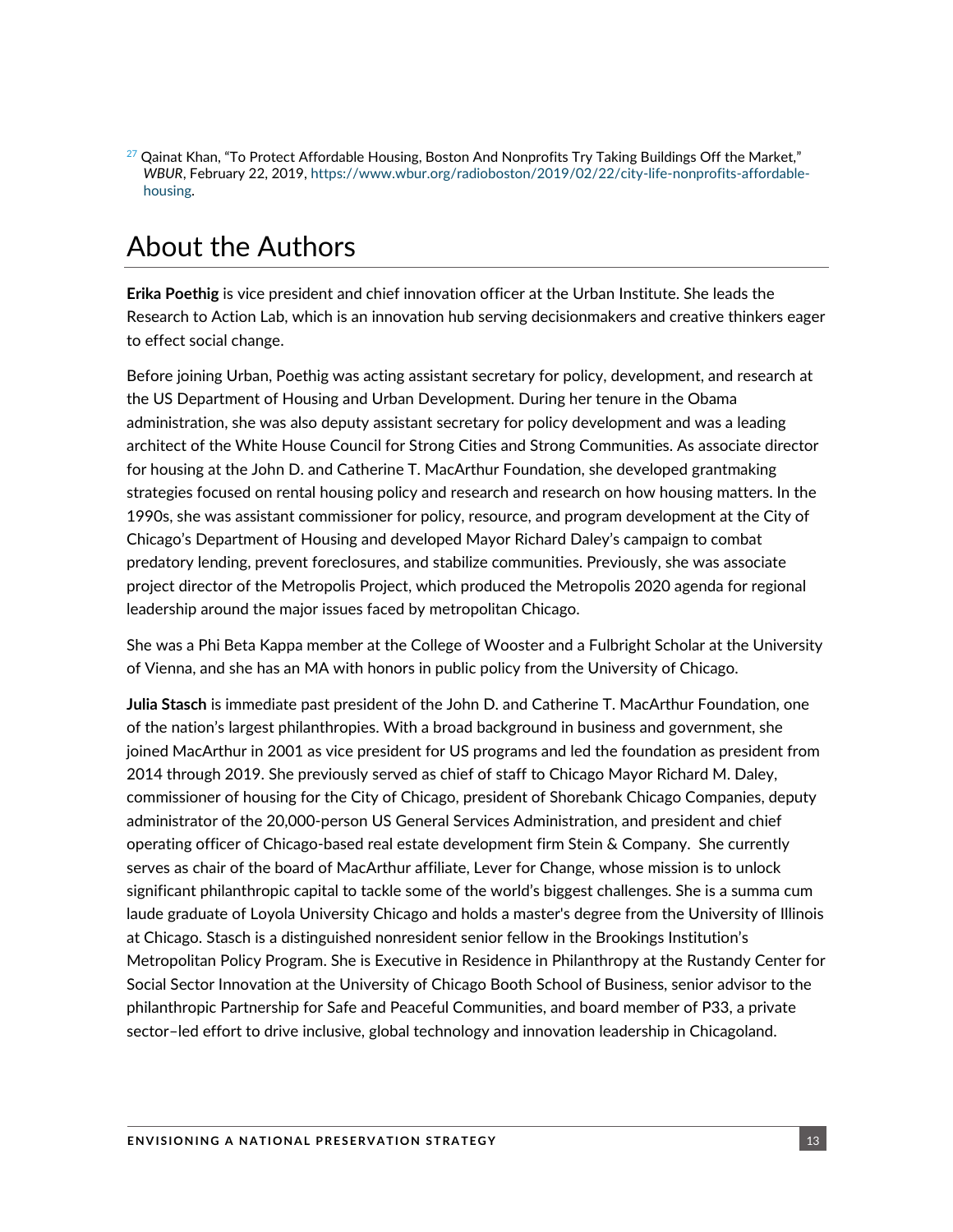**Michael Stegman** is a senior housing policy fellow at the Milken Institute Center for Financial Markets and has held fellowship positions at Harvard's Joint Center for Housing Studies, the Center for Household Financial Stability at the St. Louis Federal Reserve Bank, the Bipartisan Policy Center, and the Center for Community Capital at the University of North Carolina at Chapel Hill. Previously, he was senior policy advisor for housing at the National Economic Council and counselor to the Secretary of the Treasury for housing finance policy. He has also served as director of policy and housing at the John D. and Catherine T. MacArthur Foundation and as assistant secretary for policy development and research at the Department of Housing and Urban Development. He also holds the position of MacRae Distinguished Professor emeritus at the University of North Carolina at Chapel Hill.

**Aaron Shroyer** is a policy associate with the Research to Action Lab at the Urban Institute. His project work involves advising foundations and local governments on policy and grantmaking strategies around the issues of housing and community development. His projects have included developing policy solutions that increase housing affordability and supporting local initiatives aimed at creating inclusive economies. Before joining Urban, Shroyer was a management fellow for the City of Kansas City, Missouri, focusing on projects related to economic development, housing and neighborhood development, sustainability, and performance management. Before that, he was a summer mayoral fellow within Mayor Rahm Emanuel's office in Chicago. Shroyer has a bachelor's degree in government and a master's degree in leadership and public policy, both from the University of Virginia.